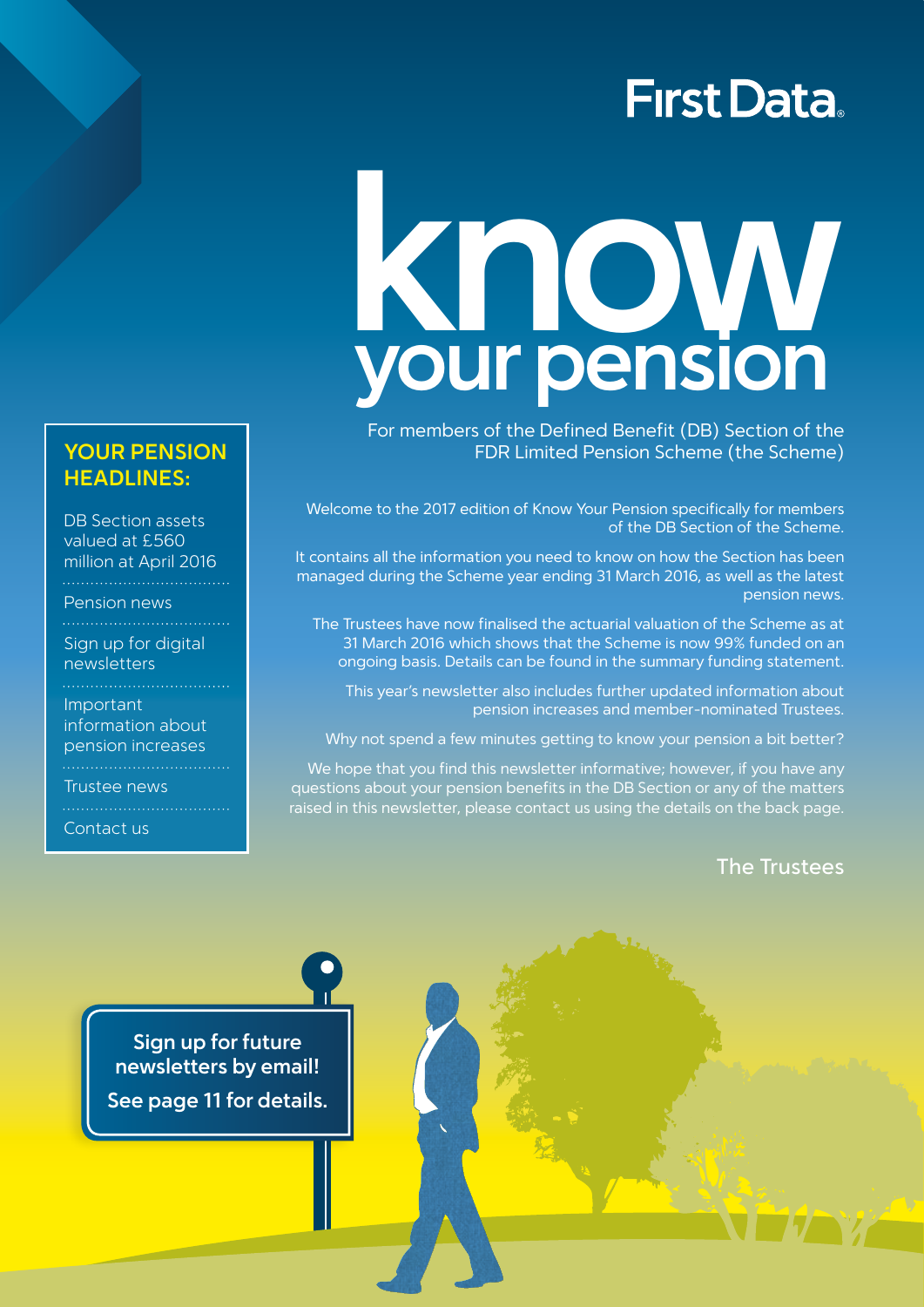# Facts and figures

## **Accounts**

Below are the details of the DB Section's income and expenditure for the year ended 31 March 2016 and 31 March 2015:

|                                             | $2015/16$ (£) | 2014/15(£)     |
|---------------------------------------------|---------------|----------------|
| Fund value at 1 April                       | 564,359,878   | 471,661,115    |
| Income                                      |               |                |
| Employer's normal contributions             | 88,559        | 97,490         |
| Employer's other contributions              | 51,651        | 40,470         |
| Employer's deficiency contributions         | 5,000,000     | 5,000,000      |
| Members' normal contributions               |               |                |
| Members' additional voluntary contributions |               |                |
| Other income                                |               | 3,500          |
| <b>TOTAL INCOME</b>                         | 5,140,210     | 5,141,460      |
| Expenditure                                 |               |                |
| <b>Benefits</b>                             | (12,848,524)  | (11, 399, 642) |
| Benefits payable on account of leavers      | (4,830,372)   | (2,016,186)    |
| Administration expenses                     | (801,489)     | (827, 876)     |
| Other payments                              |               |                |
| <b>TOTAL EXPENDITURE</b>                    | (18,480,385)  | (14, 243, 704) |
| <b>Investments</b>                          |               |                |
| Investment income                           | 11,060,515    | 7,302,607      |
| Change in market value of investments       | 1,321,915     | 95,759,601     |
| Investment management expenses              | (959, 240)    | (1,261,201)    |
| Net investment gain / loss during the year  | 11,423,190    | 99,801,007     |
| Fund value at 31 March                      | 562,442,893   | 564,359,878    |

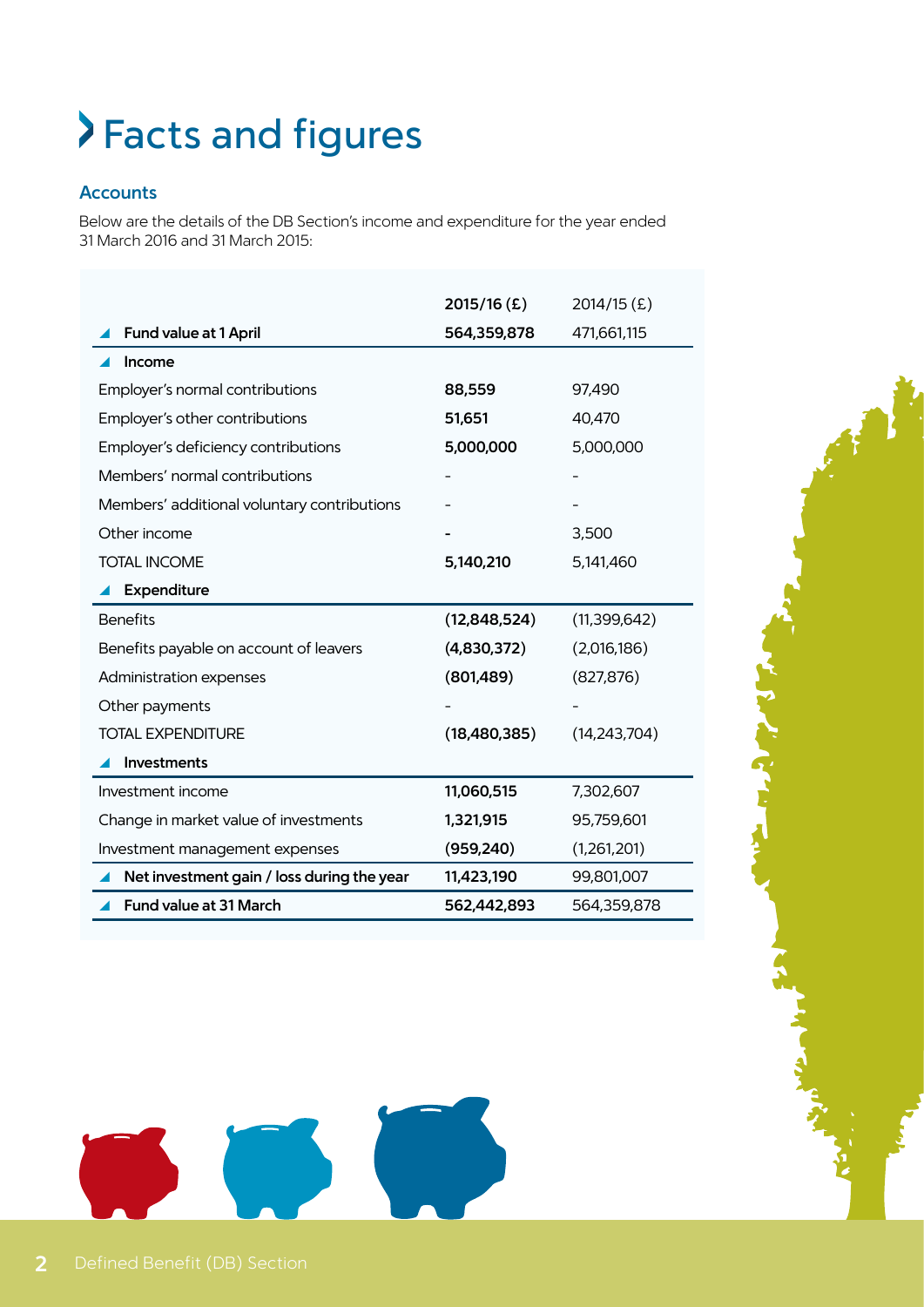## **DB investment strategy**

The DB investments are managed by P-Solve as fiduciary managers for the entire DB investment portfolio.

The investments aim to be invested in a 40%/60% split of matching and investment funds, respectively. As at 31 March 2016, the actual split was 41% matching funds and 59% investment funds, and varies from day to day based on market conditions.

The investment fund consists of a range of assets including equities, property, bonds, commodities, alternatives, cash and liability hedge swaps. The funds are diversified across a wide range of underlying funds with a range of different investment managers. The Trustees have agreed a tolerance range with P-Solve for each asset type.

The DB Section's spread of investments at 31 March 2016 is shown below:



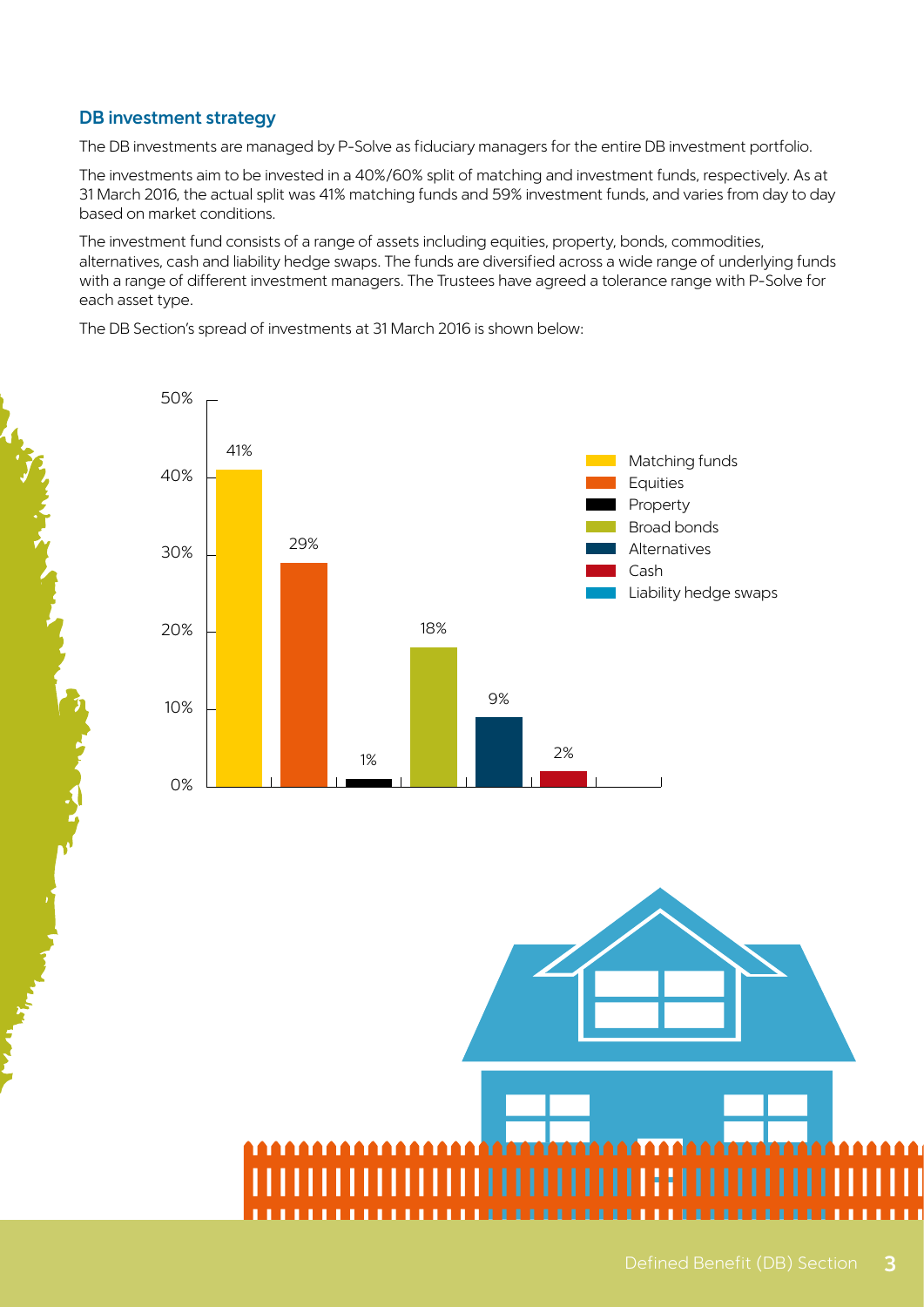# Facts and figures (continued)

## **Investment performance**

The objective of the matching fund is to meet the returns used to value the Scheme's liabilities (future benefit payments). This is broadly the equivalent to the return on UK Government bonds.

The objective of the investment fund is to outperform the returns used to value the Scheme's liabilities by 3% per annum over a rolling 3 year period.

These two funds combined (40% matching and 60% investment) have an overall objective to outperform the returns used to value the Scheme's liabilities by 1.8% per annum over a rolling 3 year period.

Over the 12 months ending 31 March 2016 the matching fund returned 2.7% in line with its objective of 2.7%. The investment fund returned 1.7% compared to an objective of 5.7%. The two funds combined returned 2.1% compared to an objective of 4.5%

The Trustees continue to monitor the returns on the funds on a regular basis.

## **Membership**

The chart below shows membership of the DB Section of the Scheme at 31 March 2016. Figures from 2015 have been included for comparison. After the closure of the DB Section on 30 June 2009, there are no active members, only deferred and pensioner members.

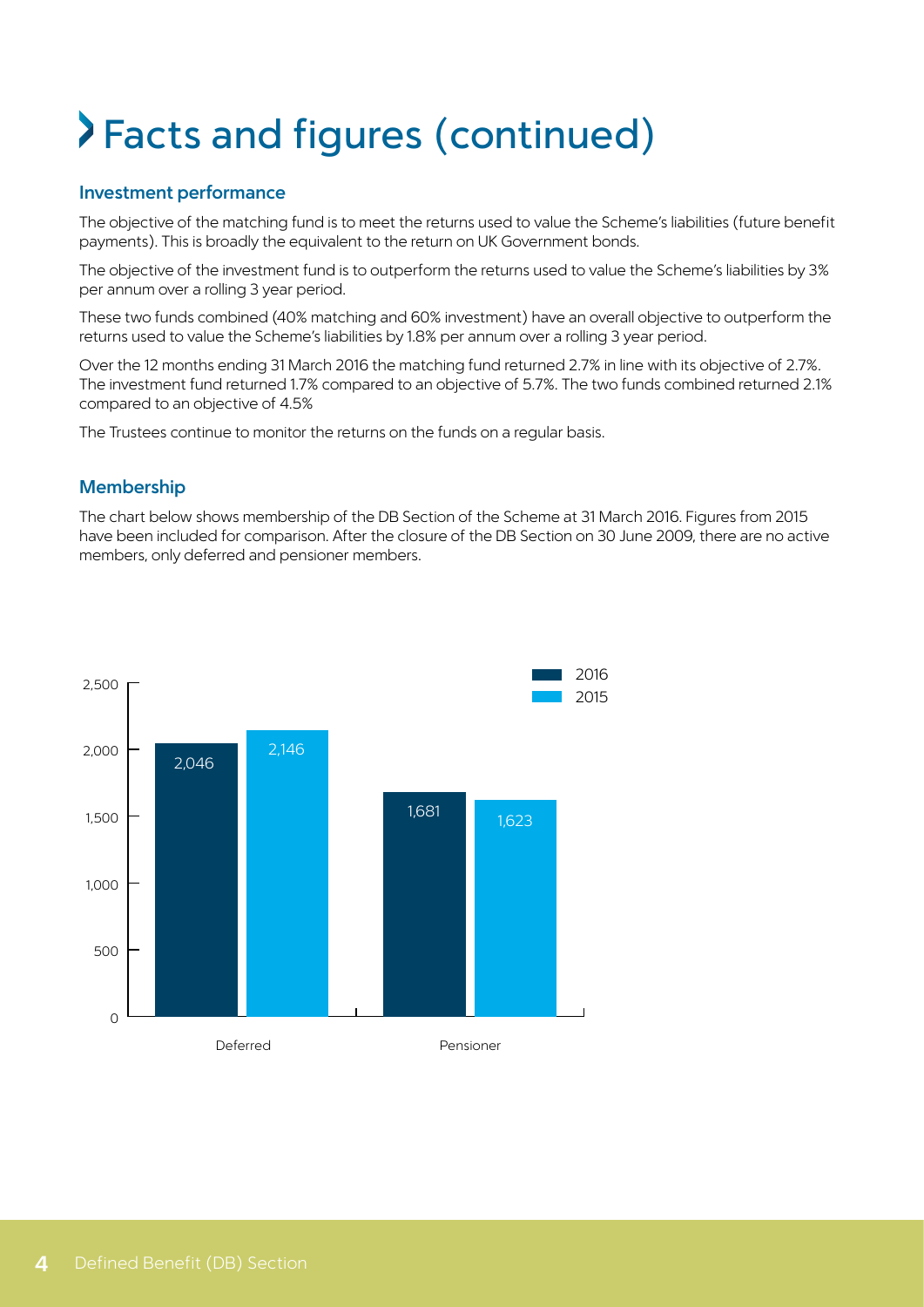# 2016 Summary Funding Statement

The Trustees are required by law to give members of the DB Section of the Scheme a Summary Funding Statement following each actuarial valuation or actuarial report on funding, which covers specific aspects of the Scheme's current funding position. This is a Summary Funding Statement for 2016, which provides members with the latest information on the Scheme's funding position. The statement is based on the triennial actuarial valuation report recently received by the Trustees setting out the funding position as at 31 March 2016.

The Summary Funding Statement provided last year set out the results of the 2015 actuarial report for the Scheme.

## **How the FDR Limited Pension Scheme works**

A DB scheme operates with a single common fund for investments into which all contributions are paid and from which all benefits are payable. The Trustees obtain an actuarial valuation of the Scheme at least once every three years from an independent actuary which has two main purposes:

- 1. To compare the value of the benefits already earned by members in the Scheme with the assets built up from contributions and past investment returns; and
- 2. To determine the level of contributions required to meet future benefit payments taking into account the result of 1.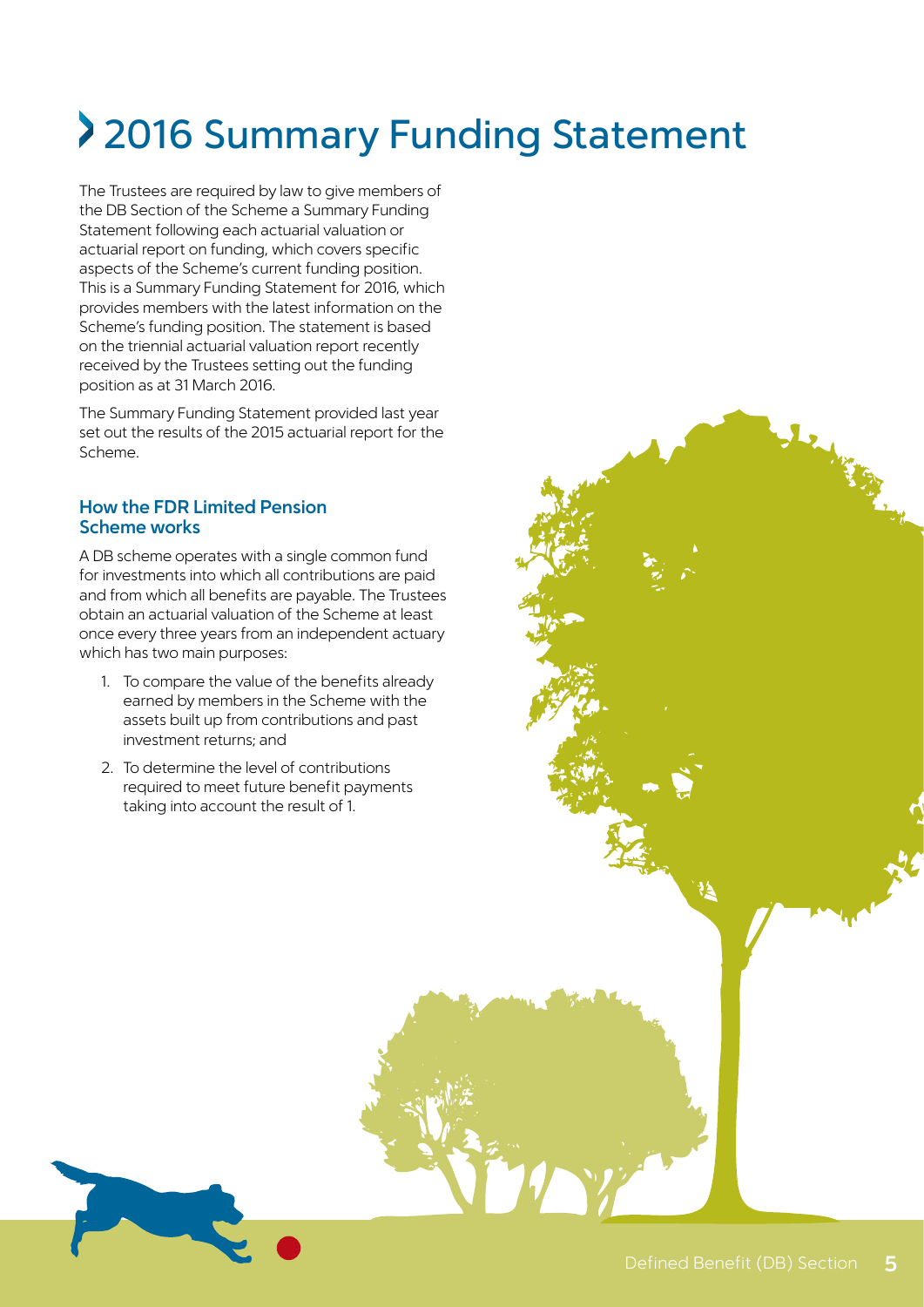## 2016 Summary Funding Statement (continued)

## **Actuarial valuation as at 31 March 2016**

The actuarial valuation as at 31 March 2016 was recently completed. The result of the valuation for the Scheme was:

| Total value of the benefits earned       | £565m |
|------------------------------------------|-------|
| Market value of the assets held          | £560m |
| Shortfall                                | f.5m  |
| Funding level (assets/value of benefits) | 99%   |

These figures only relate to the DB Section and exclude AVCs which are separately invested.

The funding level improved from 90% as at 31 March 2015 to 99% as at 31 March 2016 as a result of:

- Deficiency contributions paid by the Employer;
- Investment returns on the assets:
- Changes to the assumptions used to value the benefits earned, in particular allowing for the latest information on life expectancy.

## **Actuarial valuation as at 31 March 2013**

As a reminder, the last actuarial valuation was completed at 31 March 2013. The result of that valuation for the Scheme was:

| Total value of the benefits earned       | £.554m |
|------------------------------------------|--------|
| Market value of the assets held          | £473m  |
| Shortfall                                | £.81m  |
| Funding level (assets/value of benefits) | 85%    |

These figures include AVCs and DC Section benefits of £25m.

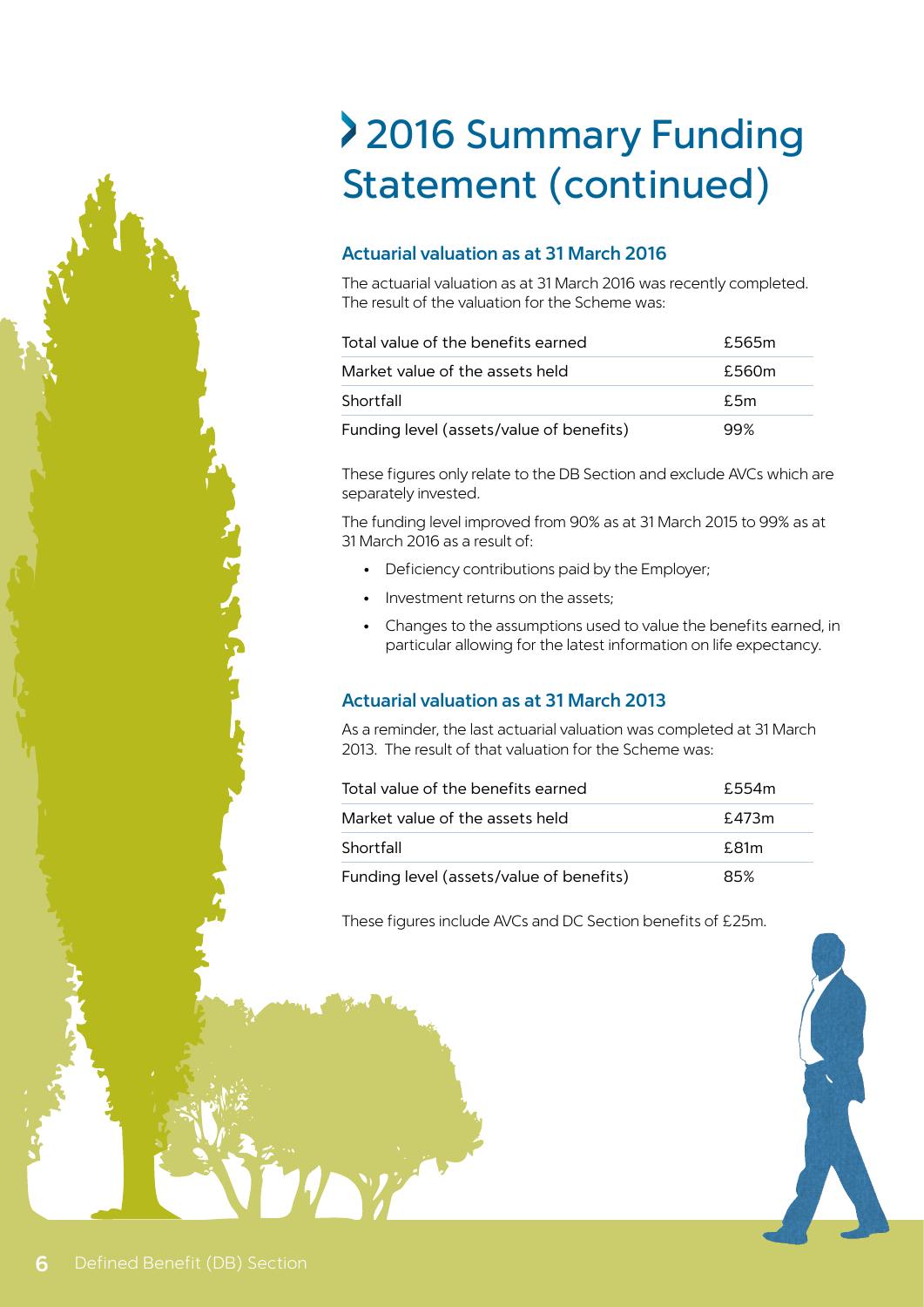## 2016 Summary Funding Statement (continued)

## **What is our recovery plan?**

The valuation shortfall of £5 million is expected to be met by deficiency contributions. The deficiency contributions payable this Scheme year (April 2016 to March 2017) are £5 million which is expected to result in the Scheme being fully funded on an ongoing basis. The Scheme will continue to rely on investment returns to maintain the funding level. The Company has agreed that in the event the funding level falls back below 95% the deficiency contributions of £5 million per annum will recommence until the funding position improves.

As the Scheme is closed, the Employer and members do not pay contributions in respect of future accruals, but the Employer continues to pay the cost of enhanced benefits for employed members on death in service in addition to the deficiency contributions.

The next actuarial valuation is due as at 31 March 2019.

## **Investment strategy**

At 31 March 2016, the Scheme had a strategic allocation of 60% of its assets to an investment fund and 40% of its assets to a matching fund to achieve its overall target return.

A breakdown of the asset classes at 31 March 2016 is set out on page 3.

Since the valuation date the Trustees have reduced the investment fund allocation to 40% and increased the matching fund allocation to 60%'. The Trustees are continuing to keep the investment strategy under review, in consultation with FDR Limited.

## **Leaving the Scheme?**

If you are considering leaving the Scheme as a result of the funding position you should seek advice from an independent financial adviser (IFA). To find an IFA in your area, visit www.unbiased.co.uk. Some advisers may charge for their advice so be sure to check with them first.

## **The importance of FDR Limited's support**

FDR Limited continues to support the Scheme. This is important because the Scheme needs its support and contributions to make good the funding shortfall. Therefore, even if the funding level were to fall below 100%, benefits would continue to be paid in full. In addition, First Data Corporation provides a guarantee that FDR Limited will meet its obligations, subject to a guaranteed amount of up to £143 million.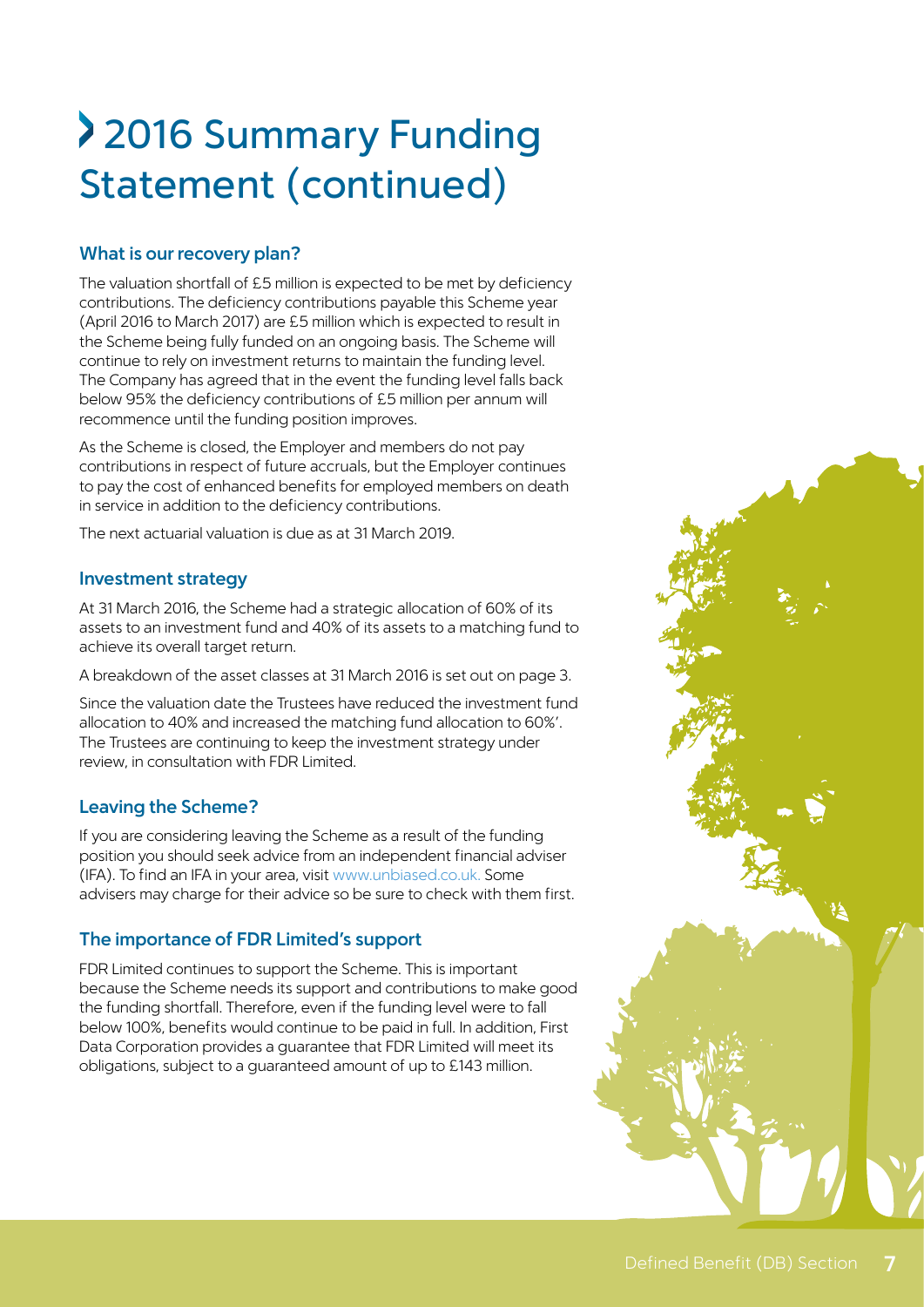## 2016 Summary Funding Statement (continued)

## **What would happen if the Scheme wound up?**

The Trustees are also required by law to tell you what the financial position of the Scheme would be on wind up, even though FDR Limited has no intention of winding up the Scheme.

If the Scheme was wound up, FDR Limited would have to pay enough money into the Scheme to secure benefits with an insurance company. This would be more expensive than the value of benefits calculated in the valuation. This is because insurers have to take a very cautious view of the future and need to make a profit as well as maintaining a statutory solvency margin. By contrast, the Trustees' funding plan, which is in line with good practice and pensions law, assumes that FDR Limited will continue in business and support the Scheme.

At 31 March 2016, the Scheme's assets were estimated to be sufficient to provide around 66% of the money needed to secure benefits with an insurance company. However, if FDR Limited became insolvent then there may not be funds available to make up the assets to the full cost of securing benefits with an insurance company. The Trustees or the Pensions Regulator would then go to the Pension Protection Fund (PPF) to see if it might take over the Scheme and pay compensation to members.

The PPF does not provide full protection, so members may still see some reduction in their benefits if the PPF were to provide compensation. More information about the PPF compensation is available on its website at www.pensionprotectionfund.org.uk, or you can write to the PPF at:

Renaissance, 12 Dingwall Road Croydon, Surrey CR0 2NA

## **Summary of deficiency contributions payable by FDR Limited from 1 April 2016**

FDR Limited paid deficiency contributions to the Scheme at £5 million per year in equal monthly instalments until 31 March 2017. If the funding level on an ongoing basis falls below 95%, further contributions will be payable.

#### **Additional disclosure notes required by the Scheme Funding Regulations**

No payments have been made or are due to be made from the Scheme to FDR Limited.

The Scheme has not been modified nor had any directions or a revised Schedule of Contributions imposed upon it by the Pensions Regulator.

#### **More information about funding**

If you would like a copy of the 2013 or 2016 actuarial valuations, please contact:

Andrew Smith, Secretary to the Trustees FDR Limited Pension Scheme, c/o Capita 65 Gresham Street, London, EC2V 7NQ.

You may also request copies of the following documents amongst others: Schedule of Contributions, Recovery Plan, Statement of Funding Principles, Statement of Investment Principles.

#### **It is important to inform the Trustees of any change of address or marital status. Please notify the Trustees of any changes using the contact details shown at the back of this newsletter.**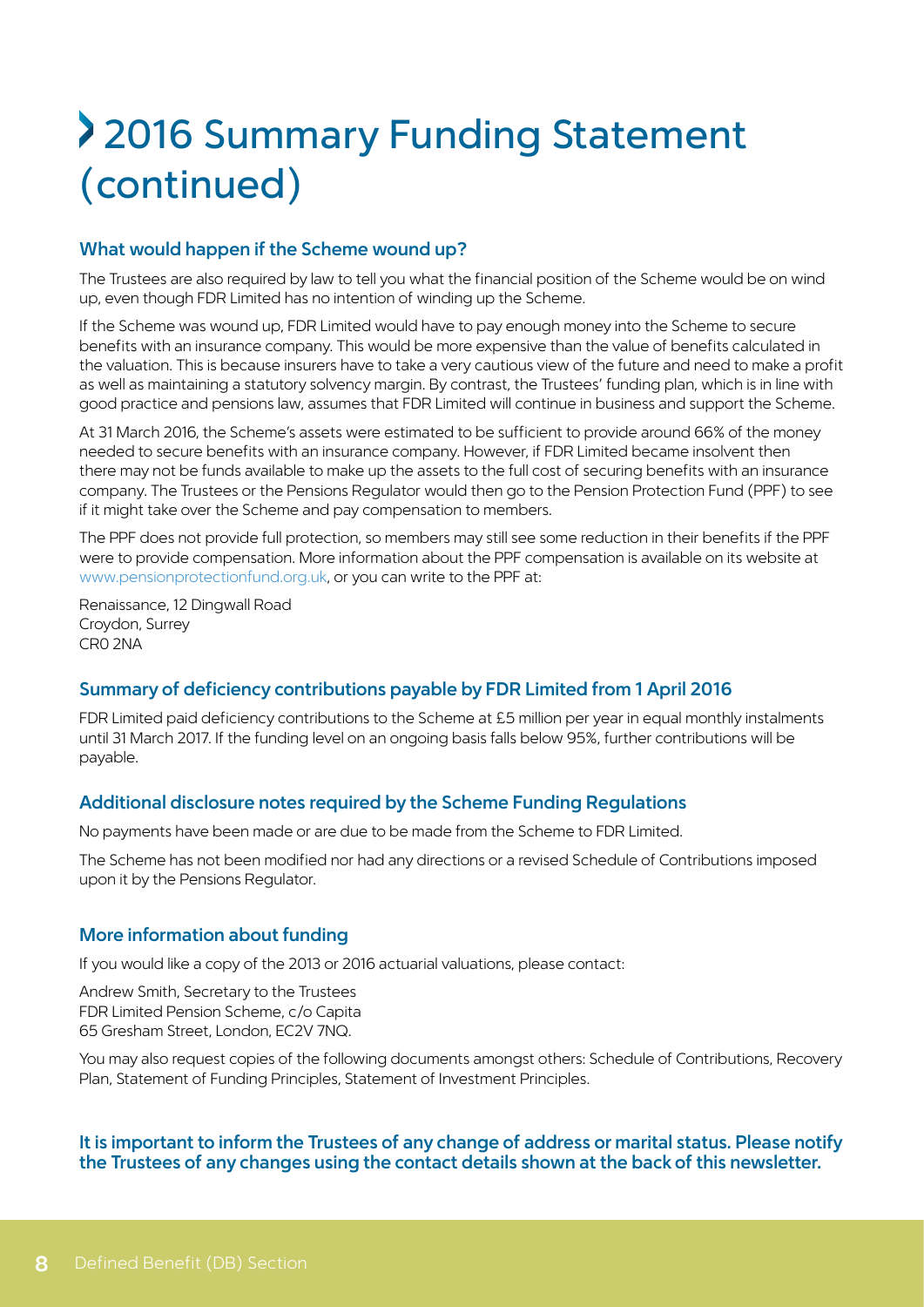## Pension news

## **Pension scams – an update**

Pension and investment scams continue to be a threat in the UK. These can be offered in the form of free pension reviews, unrealistic investment returns or claims of loopholes etc. that could result in a person losing their life's savings and paying hefty fines to HM Revenue & Customs (HMRC). In an effort to curb the rise in pension scams the Chancellor of the Exchequer recently announced that the cold-calling of companies to sell pension products is to be banned.

This ban will also apply to legitimate pension companies so if you receive a call out of the blue from anyone wishing to sell you a pension product or asking you to investigate a transfer, you should refuse to take the call.

You can read more about pension scams, including what to look out for and what to do if you think you've been targeted, at www.thepensionsregulator.gov.uk/pension-scams

## **Money purchase annual allowance (MPAA)**

The MPAA applies instead of the standard annual allowance when you have taken any of your pensions using the new flexibilities, such as taking your defined contribution (DC) funds as flexi-access drawdown, but you're still contributing to a DC scheme. The purpose of the MPAA is to prevent people benefiting twice from tax allowances.

The Government announced that the MPAA would reduce to £4,000 per annum from the 2017/18 tax year. However, this change did not take effect because of the general election. This may be reviewed once a new government is in place.

## **Don't forget about the website!**

www.fdrlimitedpensionscheme.com/home/db is a great source of information about the Scheme, including documents about the Scheme, and past editions of this newsletter.

If you've received a paper copy of this newsletter you can also sign up to receive a digital copy instead, and help us reduce the amount of paper and resources we use.

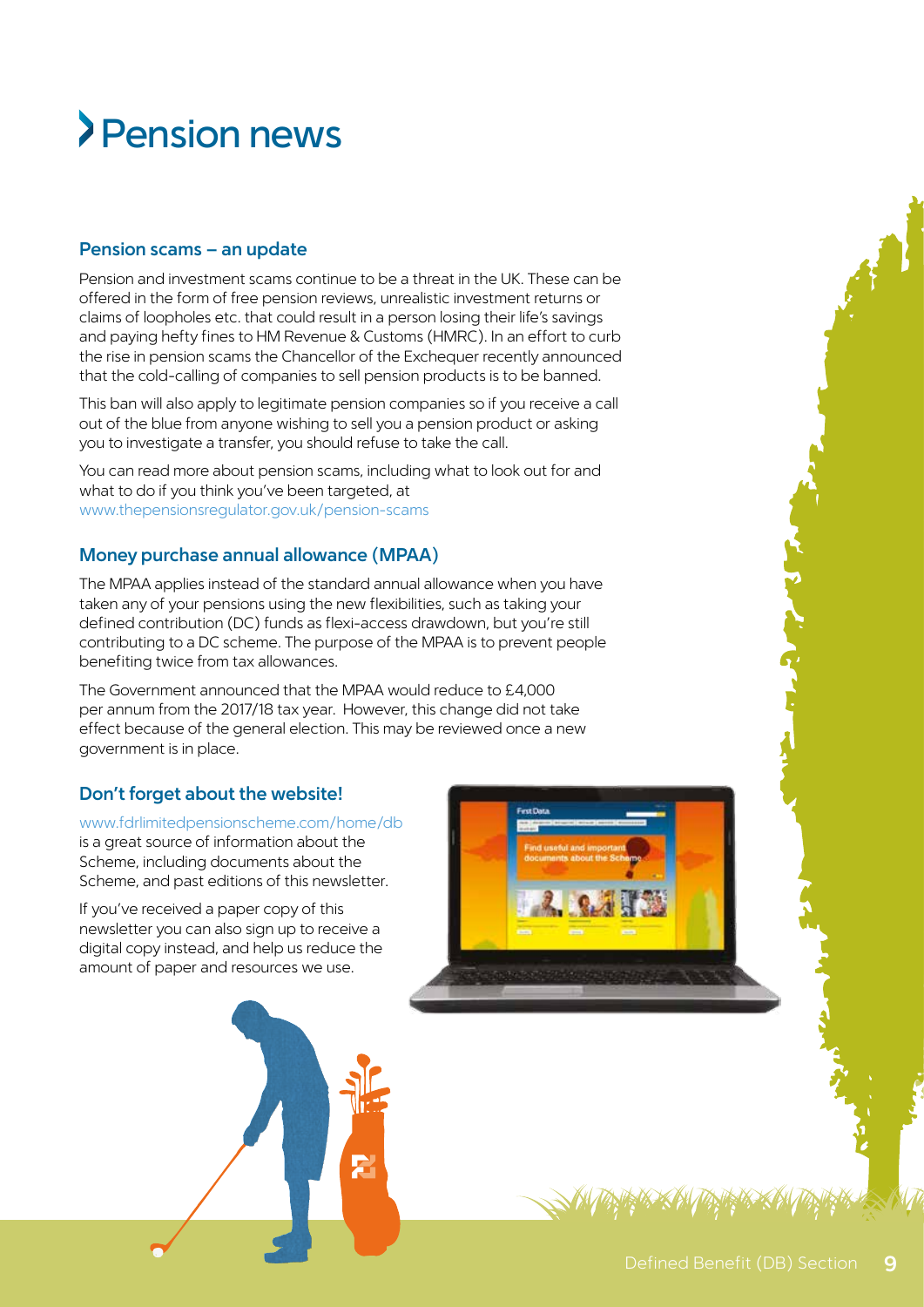## Pension news (continued)

#### **Important information regarding pension increases**

#### **The following information is relevant to any pensioner or deferred member who joined the Scheme before 20 June 1991.**

In previous newsletters we have told you about an ongoing court hearing which arose as a result of increases being incorrectly applied to pension earned in the Scheme before 20 June 1991.

The original hearing took place in July 2015, and a judgement was received in October 2015. However, the Company was granted leave to appeal and the case has recently been heard at the Court of Appeal and at the time of writing we are awaiting their judgement. When the matter is concluded we will let you know the final outcome.

As noted in the last edition of the newsletter, the term office for the member nominated trustees has been extended. Once the court case is finalised members will be invited to make nominations for the next term of office. The next nomination process will take place within six months of the case being resolved and implemented. We had indicated that this would be no later than two years after the expiry of the current term of office but given the complexity of the case we believe continuity is important so the process may take place later than this.

#### **Trustee news**

The Scheme is looked after by the Trustees, who take responsibility for managing the Scheme conscientiously and in the best interests of members and beneficiaries.

At 31 March 2016, the Trustees were:

**Employer-nominated Trustees:** Ty Miller, Keith Rowling, Annelyse Fournier

**Member-nominated Trustees:** Peter Motley, Carol Dutton

With effect from 13 December 2016, Dave Lawrence replaced Annelyse Fournier as an employer-nominated Trustee. From April 2017, Daniel Waller has replaced Dave Lawrence.

It is a legal requirement that at least one third of pension scheme trustees are member nominated.

To help with the day-to-day running of the Scheme, and to assist with technical matters, the Trustees make use of specialist advisers. The advisers that the Trustees employ are listed below:

| <b>Secretary to the Trustees:</b> | <b>Andrew Smith of Capita</b>                                                                                        |
|-----------------------------------|----------------------------------------------------------------------------------------------------------------------|
| <b>Scheme actuary:</b>            | Jane Curtis FIA of Aon Hewitt (from 1 April 2016)                                                                    |
| <b>Scheme administrator:</b>      | Capita                                                                                                               |
| Investment managers:              | Legal & General Assurance (Pensions Management) Limited<br><b>Schroders Investment Management Limited</b><br>P-Solve |
| <b>Employer covenant adviser:</b> | <b>Punter Southall</b>                                                                                               |
| Investment consultant:            | P-Solve Investments Limited                                                                                          |
| <b>AVC</b> providers:             | <b>Standard Life Assurance Society</b>                                                                               |
| Solicitors:                       | <b>SNR Denton UK LLP</b>                                                                                             |
| <b>Auditor:</b>                   | Ernst & Young LLP                                                                                                    |
| <b>Bankers:</b>                   | National Westminster Bank Plc                                                                                        |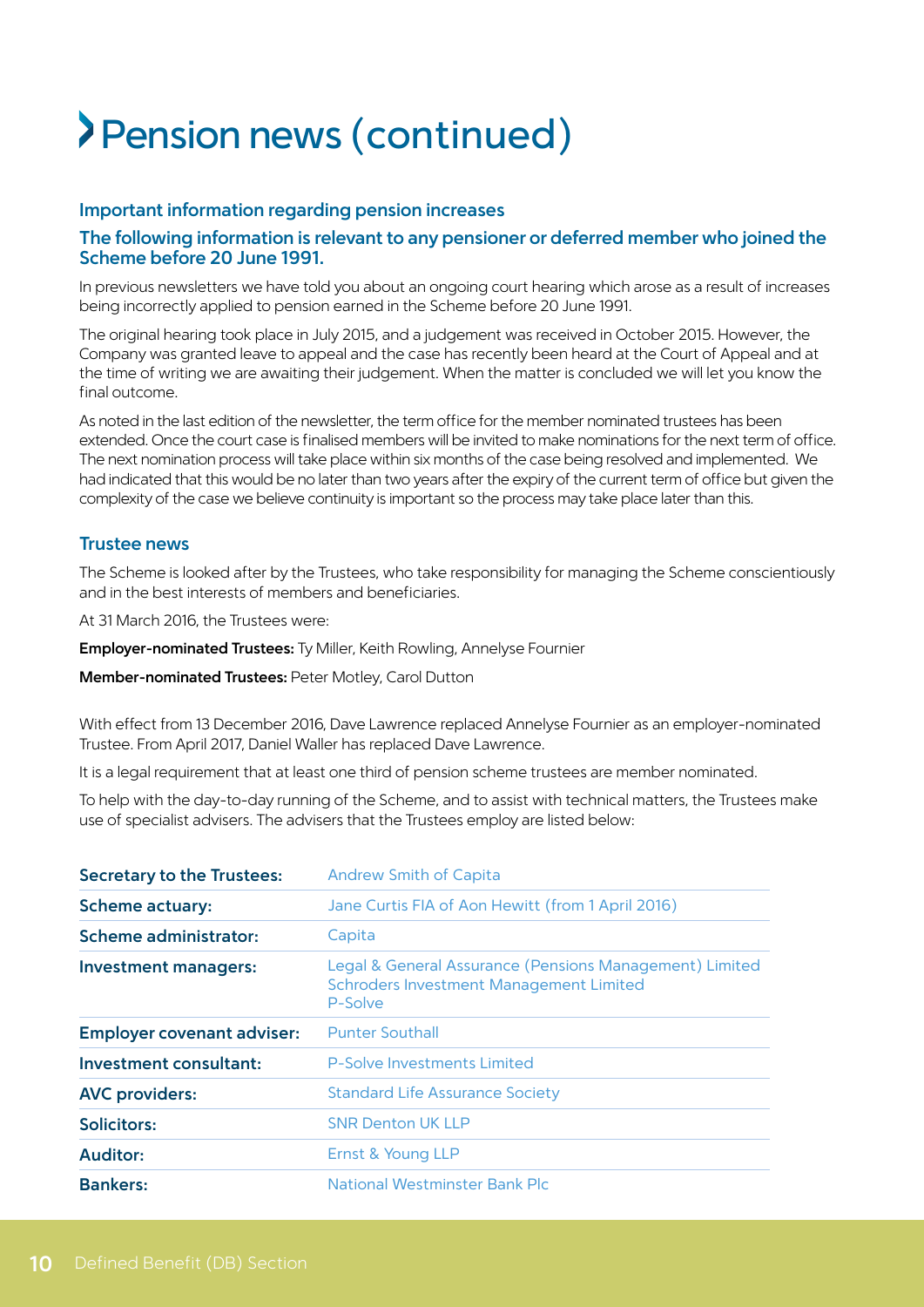# We're going online!

As you will already know, fdrlimitedpensionscheme.com/dc is the website for members of the FDR Limited Pension DC Section. Here you can find lots of information about the Scheme, including back editions of this newsletter.

## **Why are we going online?**

We want to help reduce the amount of paper we waste, as well as the money we spend on print and postage, and to help us do this, we are planning to move as many of our Scheme communications online as possible over the next few years.

We are planning to stop printing the newsletter, but we aren't going to stop producing it. Instead we're going to create a digital version that we're going to host on the website in the useful documents page at www.fdrlimitedpensionscheme.com/home/db/important-documents

We'll use the website the regularly update our members about the Scheme and if there is any news about pensions or retirement that we think you need to know. We'll also email you to let you know about any changes, rather than waiting for the annual newsletter to be published. This means that you'll get updates when it's new news, rather than old news.

## **What do you need to do?**

To help us make sure you get the news that's relevant to you, including when the newsletter is published, you can sign up for digital updates by submitting your details at www.fdrlimitedpensionscheme.com/home/db/sign-up

We'll only email you with information about the Scheme, and we won't pass your details on to anyone else.

**We'd also welcome your feedback on the site, and whether there is anything you would like to see included on the site. You can find out how to contact us at** www.fdrlimitedpensionscheme.com/home/db/contact-us